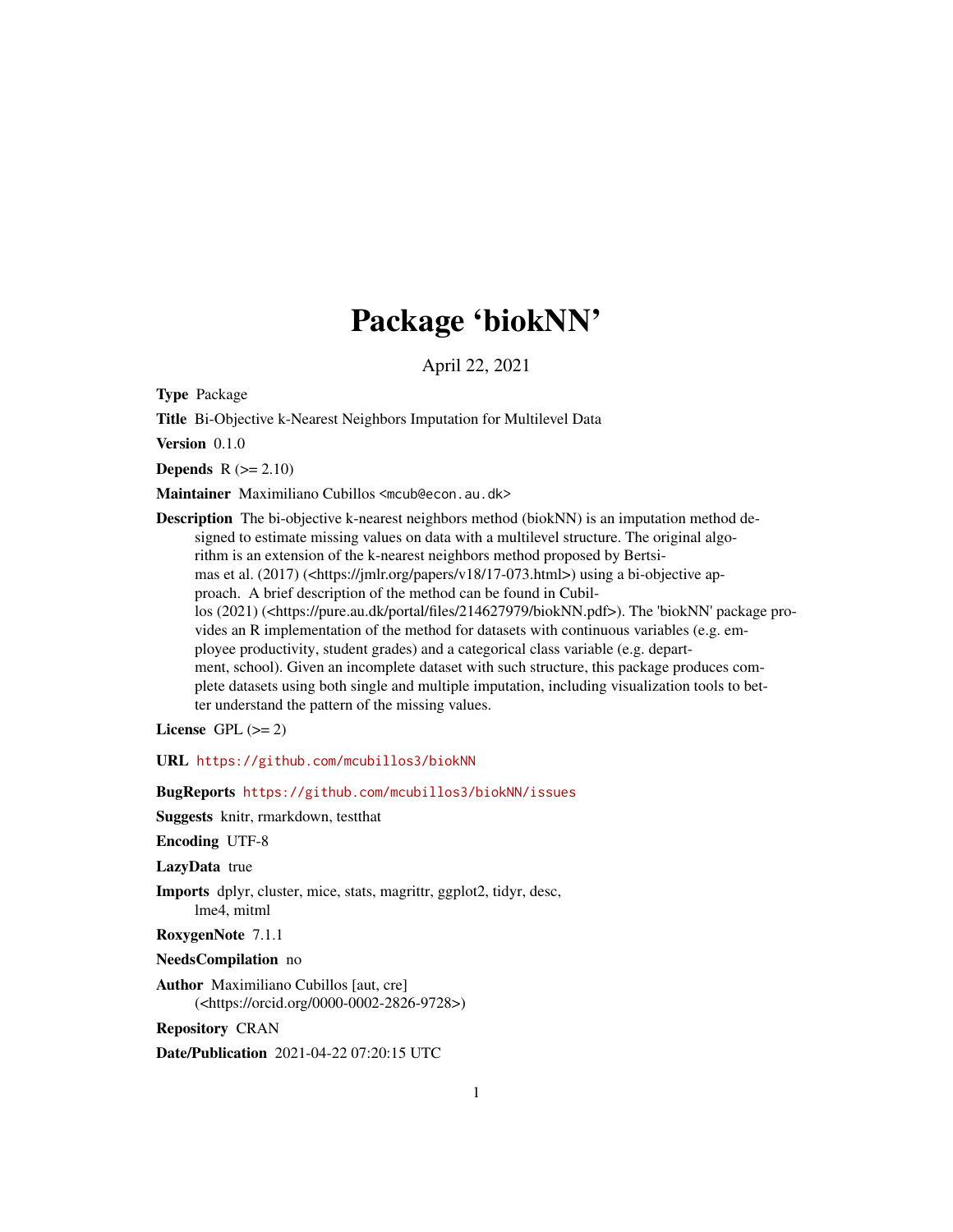## <span id="page-1-0"></span>R topics documented:

| Index | $\boldsymbol{9}$ |  |
|-------|------------------|--|

biokNN.impute *Impute multilevel dataset*

#### Description

This function returns a dataframe with a complete dataset, where the missing values are imputed using a bi-objective kNN method. It assumes that the class variable is complete and its name is known, and the rest of the variables are numerical.

#### Usage

```
biokNN.impute(
  data,
  className,
 nIter = 10,weight = 0.5,
 k = 10,
  distance = "gower"
)
```
#### Arguments

| data      | A dataframe with missing values                                     |
|-----------|---------------------------------------------------------------------|
| className | name of the variable that contains the classes                      |
| nIter     | number of iterations, default = $10$                                |
| weight    | weight of the kNN values in the objective function, default $= 0.5$ |
| k         | number of nearest neighbours, default $= 10$                        |
| distance  | distance function used to get the k-nearest neighbors               |

#### Value

A dataframe with the imputed data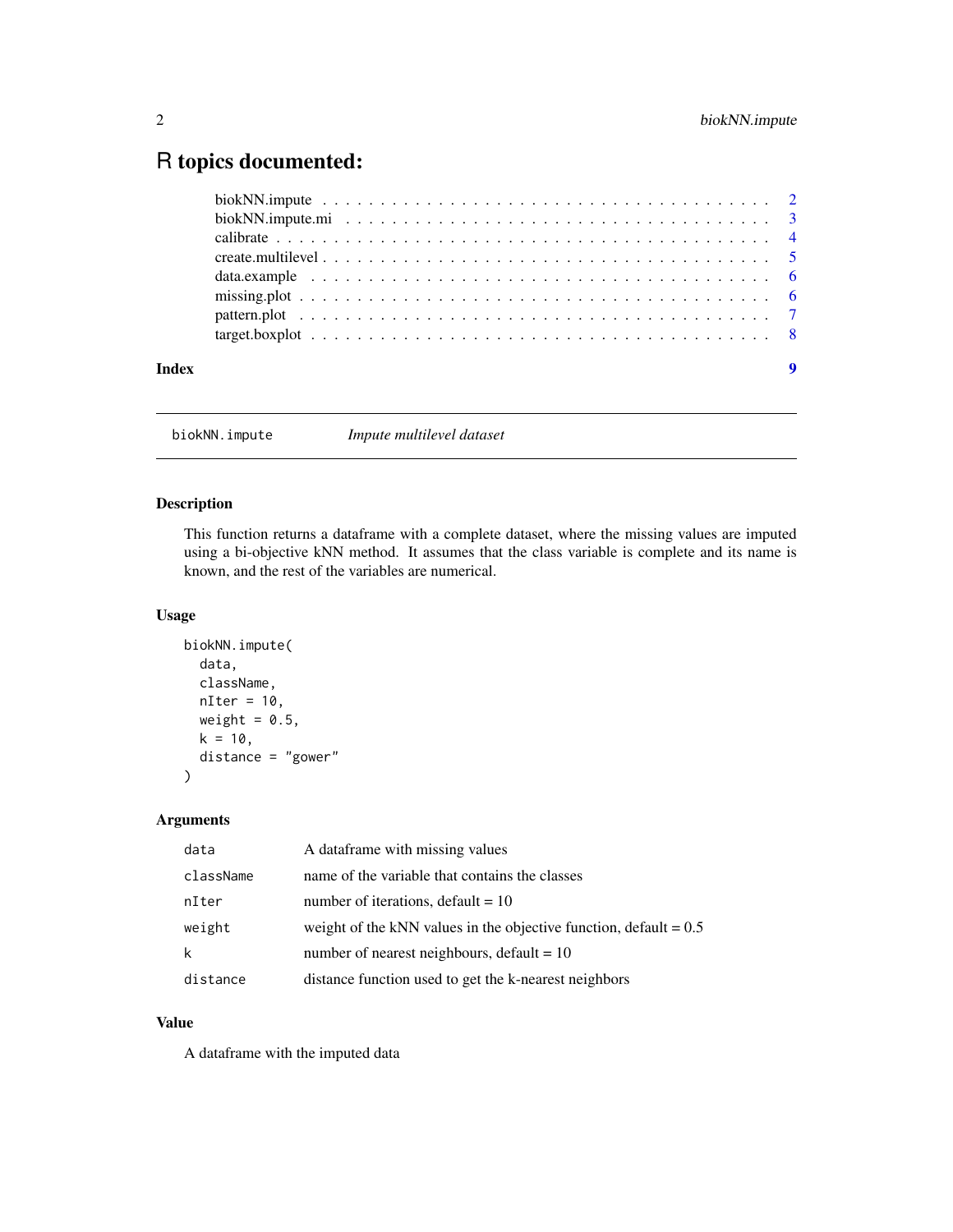#### <span id="page-2-0"></span>biokNN.impute.mi 3

#### Examples

```
data(data.example)
complete.data <- biokNN.impute(data.example,
              className = "class",
              nIter = 10,weight = 0.9,
              k = 15,
               distance = "gower")
```
biokNN.impute.mi *Multiple imputation for a multilevel dataset*

#### Description

This function returns a list of m complete datasets, where the missing values are imputed using a bi-objective kNN method. It assumes that the class variable name is known, and the rest of the variables are numerical.

#### Usage

```
biokNN.impute.mi(
  data,
  className,
  m = 5,nIter = 10,
  weight = 0.5,
  k = 10,
  distance = "gower"
\mathcal{L}
```
#### Arguments

| data      | A data frame with missing values                                    |
|-----------|---------------------------------------------------------------------|
| className | name of the variable that contains the classes                      |
| m         | number of imputations                                               |
| nIter     | number of iterations, default = $10$                                |
| weight    | weight of the kNN values in the objective function, default $= 0.5$ |
| k         | number of nearest neighbours, default $= 10$                        |
| distance  | distance function used to get the k-nearest neighbors               |

#### Value

A dataframe with the imputed data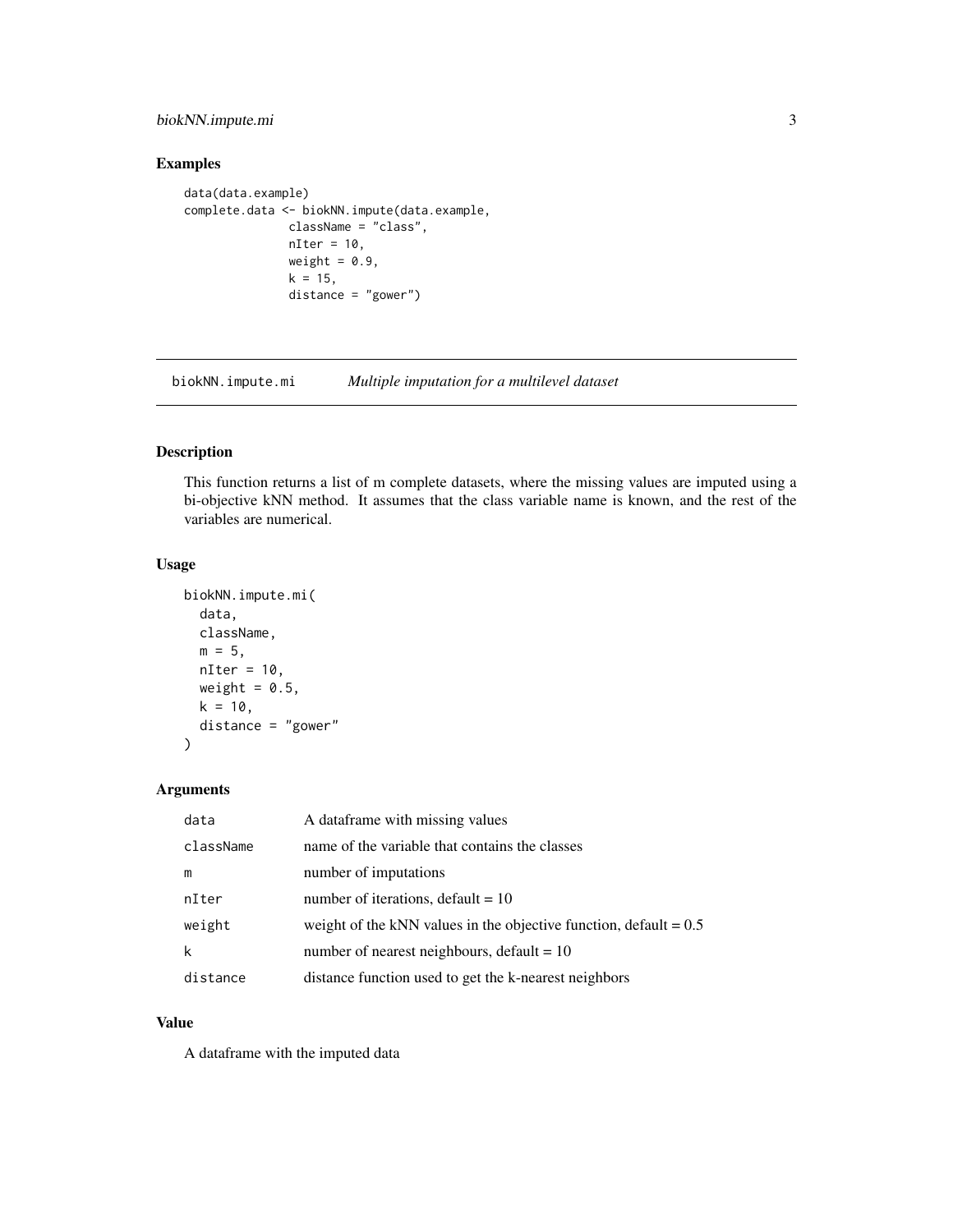#### Examples

```
data(data.example)
complete.data.mi <- biokNN.impute.mi(data.example,
               className = "class",
               m = 3,
               nIter = 10,weight = 0.9,
               k = 15,
               distance = "gower")
# View completed data sets
str(complete.data.mi)
```
calibrate *Calibrate parameters*

#### Description

This function returns a vector with the two parameters requiered by the biokNN method where the first value is the weighting parameter and the second the number of neighbors

#### Usage

```
calibrate(
  data,
  className,
 prop\_valid = 0.1,
 nIter = 10,distance = "gower",
 weight_space = NULL,
 k_space = NULL,
 print = FALSE
)
```
#### Arguments

| data         | A dataframe with missing values                                                             |
|--------------|---------------------------------------------------------------------------------------------|
| className    | name of the variable that contains the classes                                              |
| prop_valid   | proportion of missing values                                                                |
| nIter        | number of iterations, default = $10$                                                        |
| distance     | distance function used to get the k-nearest neighbors                                       |
| weight_space | vector with the calibration values to test for the weight parameter                         |
| k_space      | vector with the calibration values to test for the number of neighbors                      |
| print        | option to print the RMSE values of the parameters used for calibration (print $=$<br>TRUE). |

<span id="page-3-0"></span>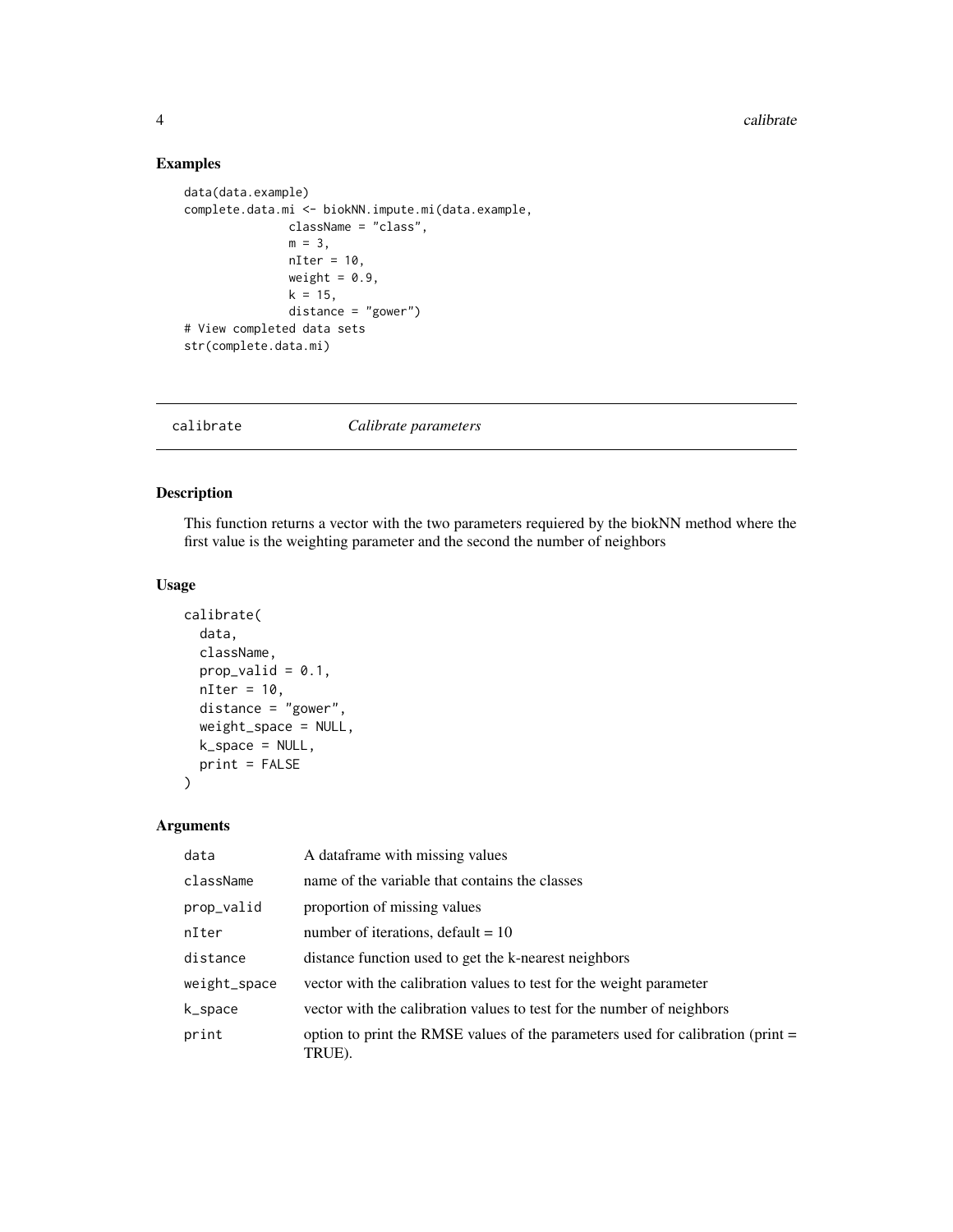#### <span id="page-4-0"></span>create.multilevel 5

#### Value

A dataframe with the imputed data

#### Examples

```
data(data.example)
calibrate(data.example,
          "class",
          prop\_valid = 0.3,
          weight\_space = c(0.5, 0.7, 0.9),k_space = c(10, 15),
          print = TRUE)
```
create.multilevel *Generate multilevel dataset*

#### Description

This function returns a dataframe with a multilevel structure. It generates a dataframe using a varying intercepts/varying slopes linear regression with a single target variable y.

#### Usage

```
create.multilevel(
  nClass = 10,
 nVars = 1,
  classMean = 10,
  classSD = 0,
 beta = 0,
  tau\theta = 1,
  beta = c(1),
  tau = c(1),
  sigma2 = 1)
```
### Arguments

| nClass    | number of classes                                                                |
|-----------|----------------------------------------------------------------------------------|
| nVars     | number of independent variables $(X)$                                            |
| classMean | average number of observations per class                                         |
| classSD   | standard deviation of the number of observations per class                       |
| beta0     | intercept parameter                                                              |
| tau0      | variance of the parameter between classes                                        |
| beta      | vector with the slope parameters, one for each independent variable              |
| tau       | vector with the variance of the slope parameters, one for each independent vari- |
|           | able                                                                             |
| sigma2    | error variance                                                                   |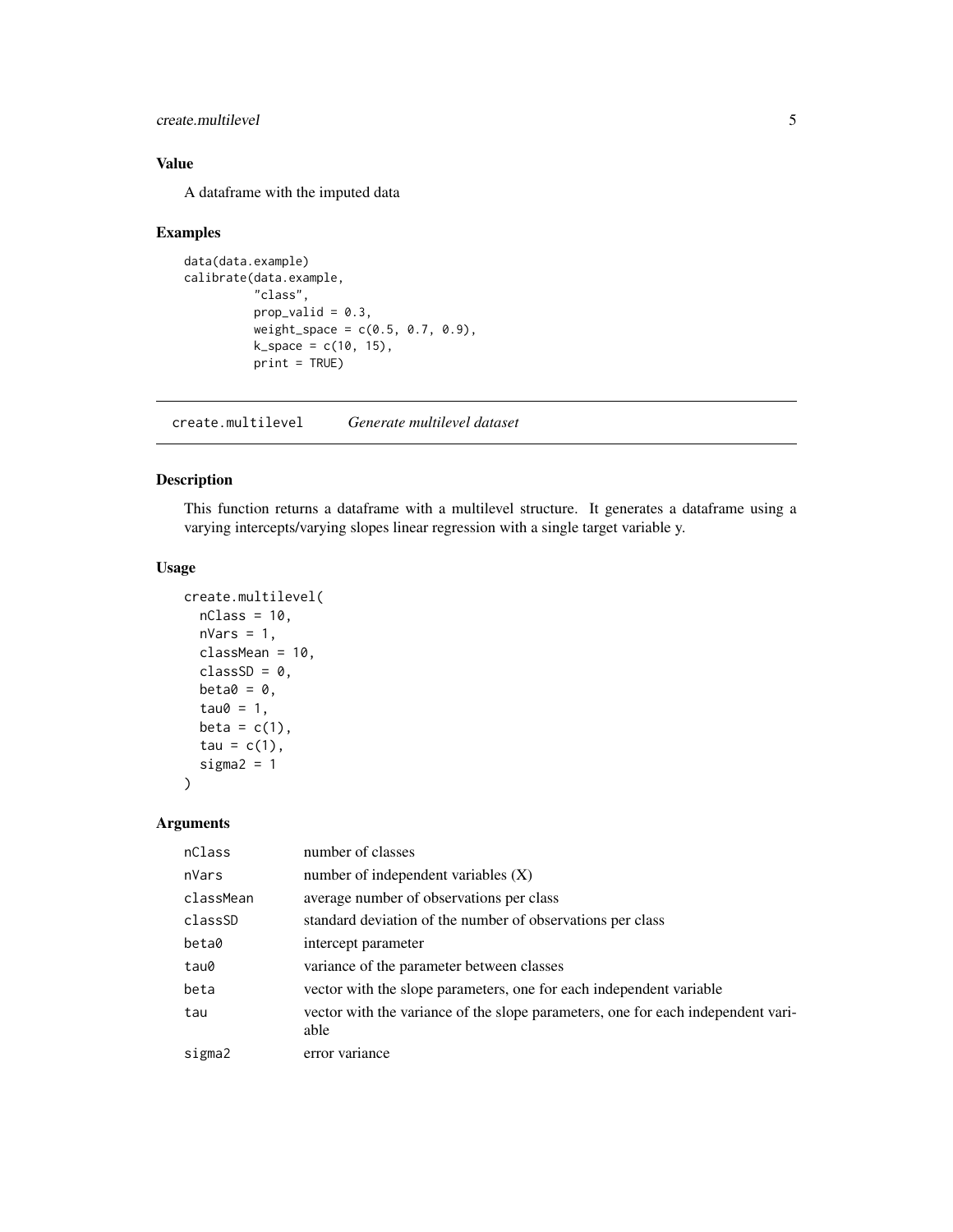#### <span id="page-5-0"></span>Value

A dataframe with the multilevel dataset

#### Examples

```
df <- create.multilevel(nClass = 20,
                          nVars = 1,
                          classMean = 10,
                          classSD = 2)
```
data.example *Example data set with missing values and multilevel struture*

#### Description

This is a generated dataset containing a class variable, a dependent variable y, and an independent variable X. The data contains missing values in both y and X, assuming a Missing Completely at Random (MCAR) pattern and a 30

#### Usage

data.example

#### Format

An object of class data.frame with 100 rows and 3 columns.

#### Fields

y: Object of class "numeric", dependent variable

X: Object of class "numeric", independent variable

class: Object of class "Factor", class variable

missing.plot *Plot number of missing values by class*

#### Description

This function returns a dataframe with a multilevel structure. It generates a dataframe using a varying intercepts/varying slopes linear regression with a single target variable y.

#### Usage

missing.plot(df, class)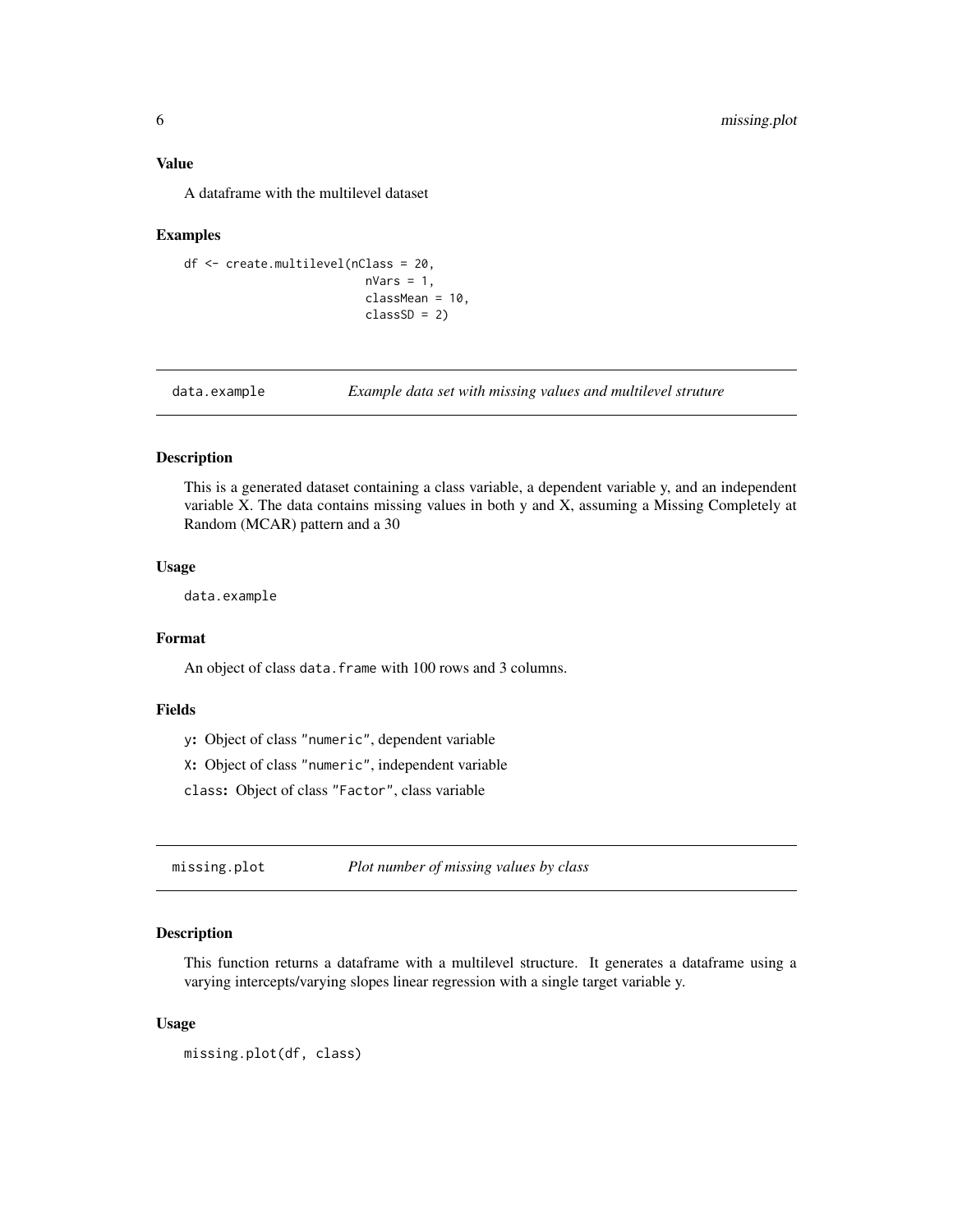#### <span id="page-6-0"></span>pattern.plot 7

#### Arguments

| df    | dataframe with missing values           |
|-------|-----------------------------------------|
| class | name of the variable containing classes |

#### Value

A barplot with the number of missing values by class, by variable

#### Examples

```
data(data.example)
missing.plot(data.example, "class")
```
#### pattern.plot *Plot pattern of missing values by class*

#### Description

This function returns a dataframe with a multilevel structure. It generates a dataframe using a varying intercepts/varying slopes linear regression with a single target variable y.

#### Usage

pattern.plot(df, class)

#### Arguments

| df    | dataframe with missing values           |
|-------|-----------------------------------------|
| class | name of the variable containing classes |

#### Value

A plot with the patter of missing values by class, by variable

#### Examples

```
data(data.example)
pattern.plot(data.example, "class")
```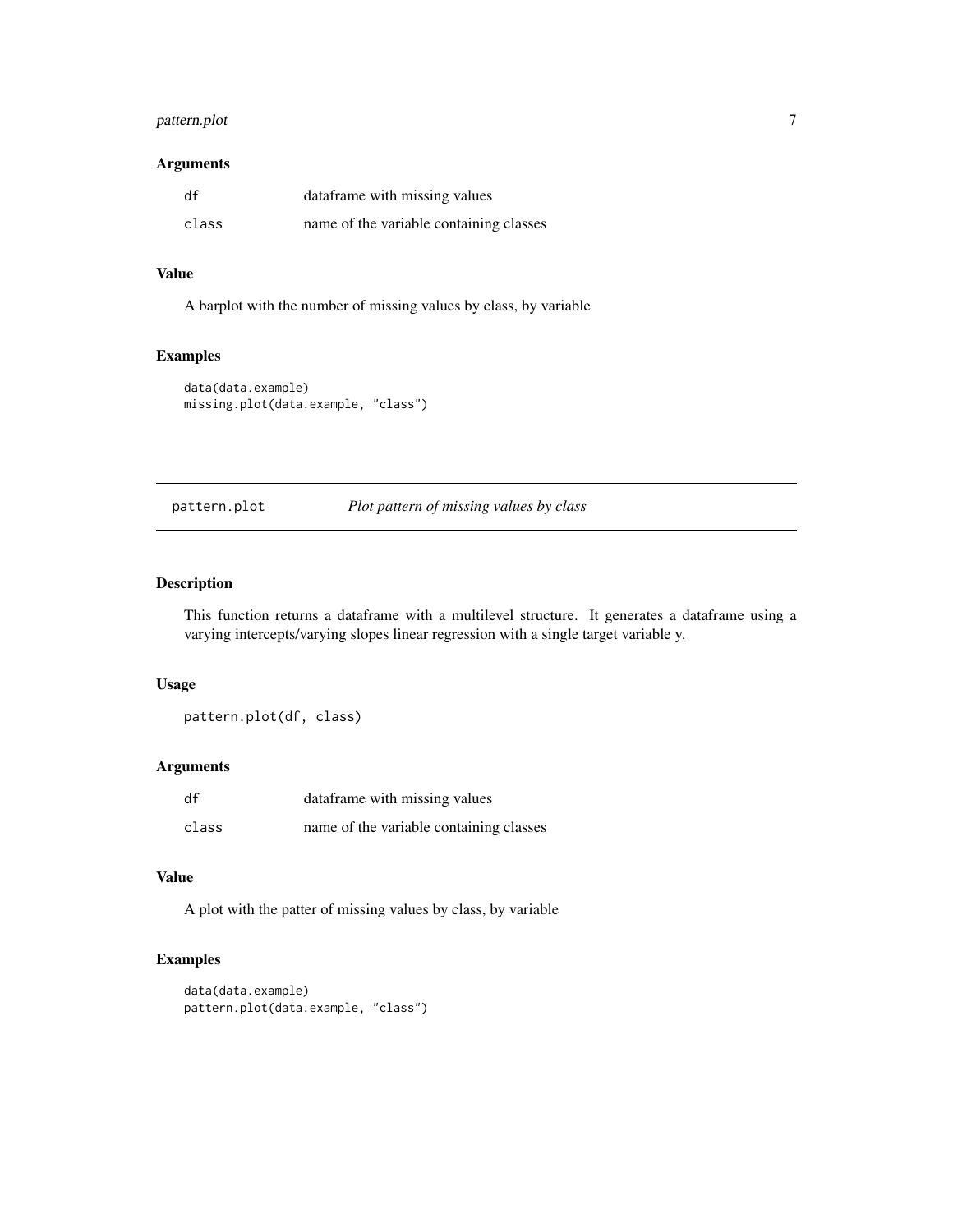<span id="page-7-0"></span>

#### Description

This function returns a dataframe with a multilevel structure. It generates a dataframe using a varying intercepts/varying slopes linear regression with a single target variable y.

#### Usage

```
target.boxplot(df, y, class)
```
#### Arguments

| df    | dataframe with missing values           |
|-------|-----------------------------------------|
| - V   | target variable                         |
| class | name of the variable containing classes |

#### Value

A boxplot for each class of the target variable

#### Examples

data(data.example) target.boxplot(data.example, y, "class")